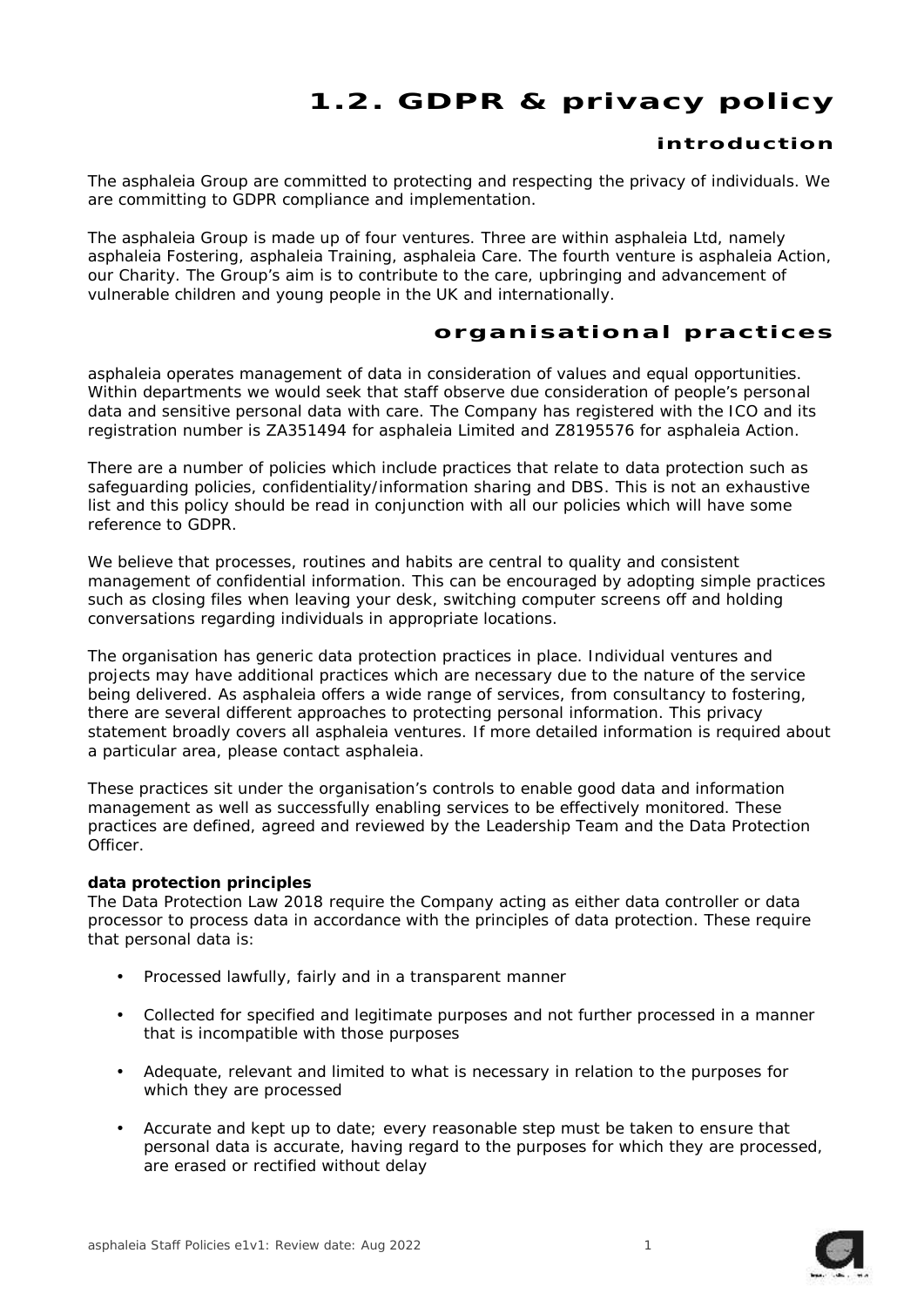- Kept for no longer than is necessary for the purposes for which the personal data are processed
- Processed in a manner that ensures appropriate security of the personal data, including protection against unauthorised or unlawful processing and against accidental loss, destruction or damage, using appropriate technical or organisational measures
- The data controller shall be responsible for, and be able to demonstrate, compliance with the principles

*legal bases for processing*

The lawfulness of processing conditions for personal data are:

- Consent of the individual for one or more specific purposes
- Processing is necessary for the performance of a contract with the individual or in order to take steps at the request of the individual to enter into a contract
- Processing is necessary for compliance with a legal obligation that the controller is subject to
- Processing is necessary to protect the vital interests of the individual or another person
- Processing is necessary for the performance of a task carried out in the public interest or in the exercise of official authority vested in the data controller
- Processing is necessary for the purposes of legitimate interests pursued by the controller or a third party, except where such interests are overridden by the interests or fundamental rights or freedom of the individual which require protection of personal data, in particular where the individual is a child

The legal bases we rely upon are:

- Consent
- Legitimate interest
- Legal obligation
- Contractual obligation

# *privacy by design and by default*

asphaleia has implemented measures and procedures that adequately protect the privacy of individuals and ensures that data protection is integral to all processing activities. This includes implementing measures such as:

- Data minimisation: not keeping data for longer than is necessary
- Pseudonymisation: processing of personal data in such a manner that the personal data can no longer be attributed to an individual without the use of additional information, provided that such additional information is kept separately and is subject to technical and organisational measures to ensure that the personal data is not attributed to an identified or identifiable individual
- Anonymization: the process of removing personal identifiers, both direct and indirect, that may lead to an individual being identified
- Cyber security: ensuring electronic data is kept safe

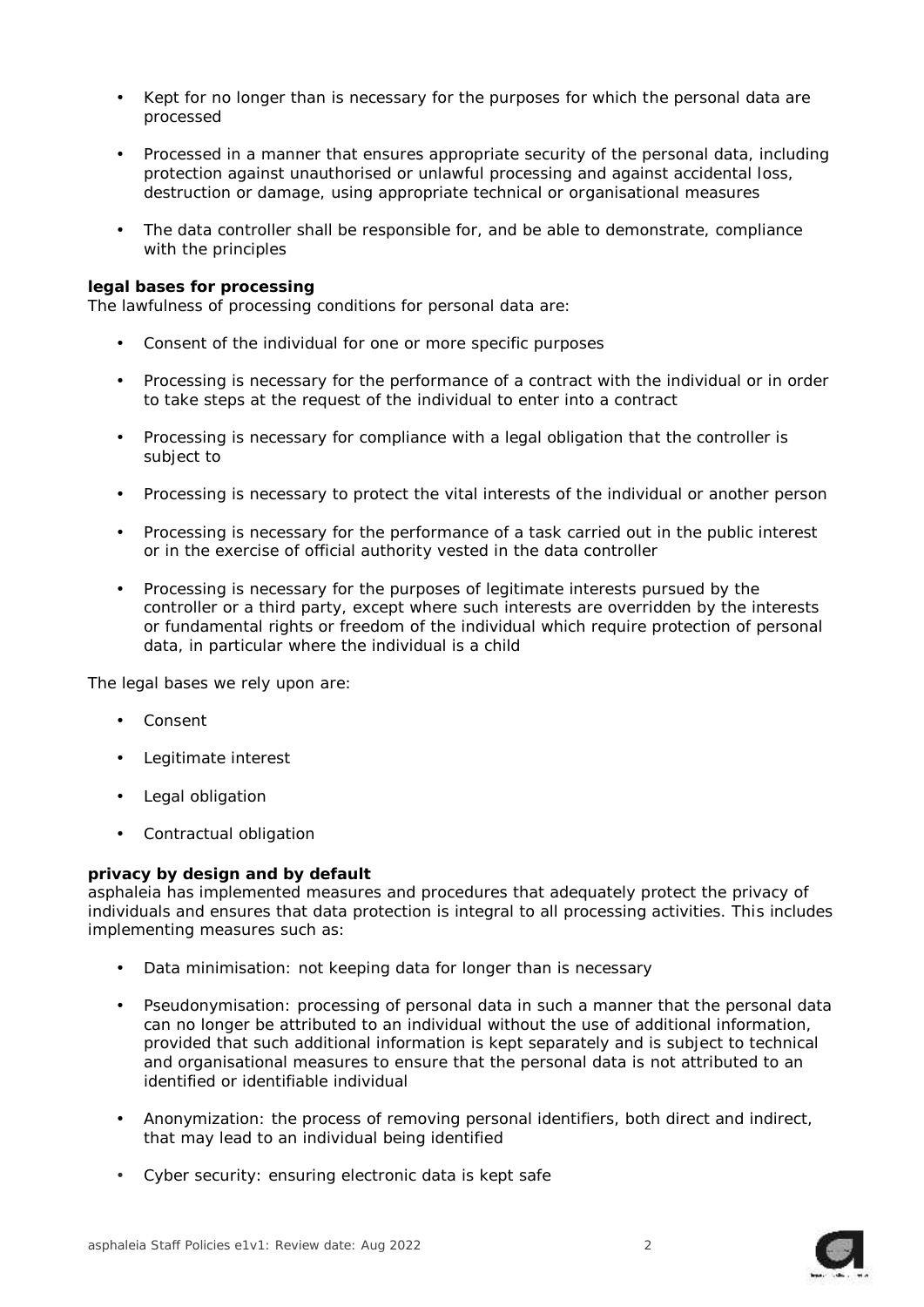*collecting information from individuals*

asphaleia obtain information about individuals by a variety of methods such as when people use our website to apply for a job, when people contact us about our services, when they make a donation or if they register to receive any information from asphaleia.

*type of information collected from individuals*

Depending on the nature of the individual's relationship and/or contract with asphaleia, we may collect personal data and sensitive personal data from people.

# *staff records*

Throughout employment and for as long a period as is necessary following the termination of employment, asphaleia will need to keep information referring to any staff employment, including recruitment and termination details.

These records may include:

- Information gathered about a member of staff and any references obtained during recruitment
- Details of terms of employment
- Payroll, tax and National Insurance information
- Performance information
- Details of specific job duties
- Health records
- Absence records, including holiday records and self-certification forms
- Details of any disciplinary investigations or allegations
- ) Training records
- Contact names and addresses
- Disclosures and DBS related information
- Correspondence with asphaleia and other information provided to asphaleia

This information is managed securely by the HR Department. Access to this information will be limited by asphaleia HR practices. Selected information will be made available on request by the Leadership Team.

All post-employment information is archived for two years. Subsequently, information is shredded and only information relevant to ongoing reference requests or of investigations for example will be maintained. asphaleia is committed to meeting equal opportunity obligations and to achieve this staff personal details will be collated and monitored to produce statistics. All information will be displayed anonymously.

# *service user records*

Throughout engagement and for as long a period as is necessary following the termination of engagement, asphaleia will need to keep information referring to any service user's receipt of support, including recruitment and progression details.

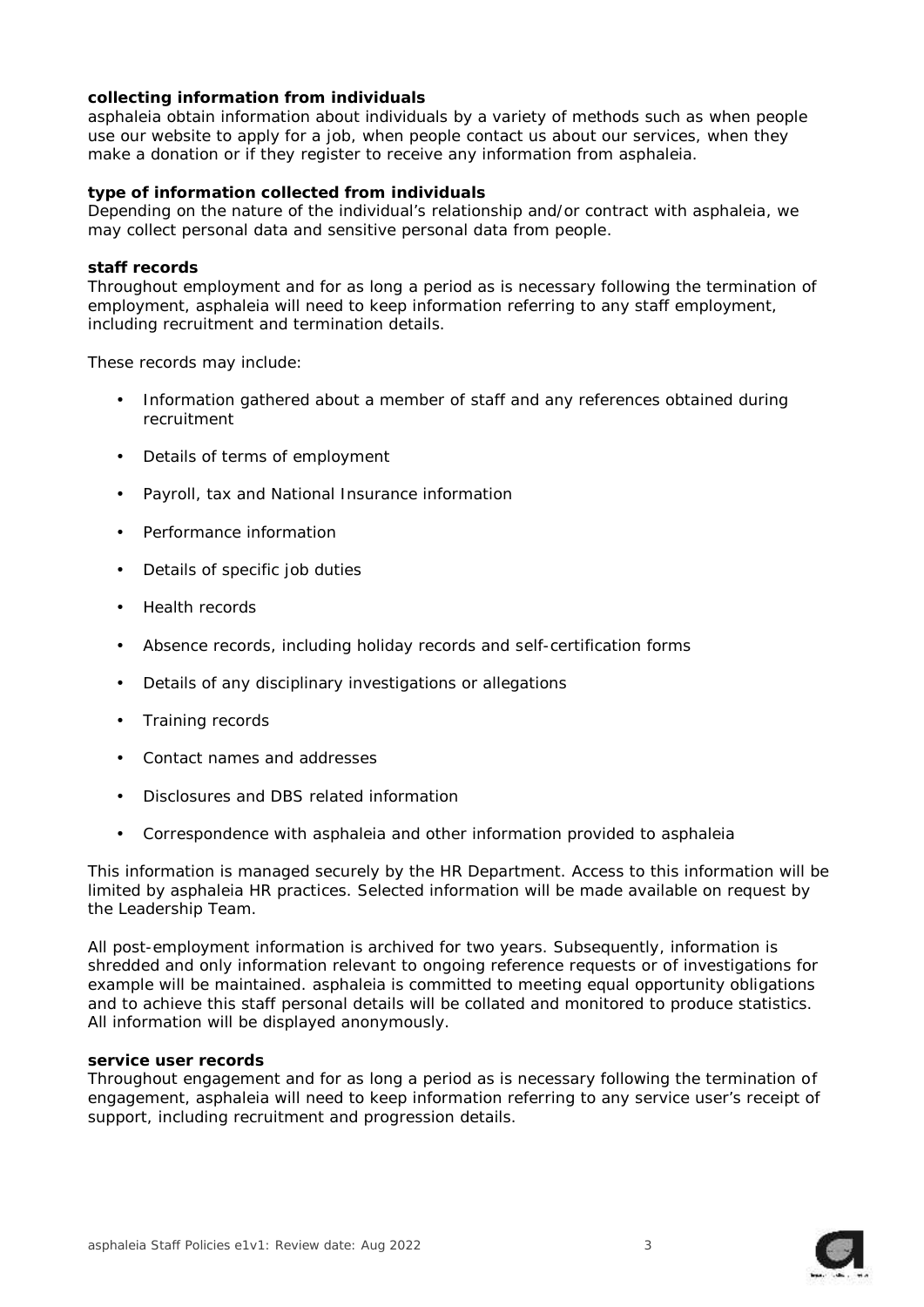These records may include:

- Information gathered about a service user and any references obtained during recruitment
- Details of terms of the service received
- Progression information
- Immigration information
- Health records
- Absence records
- Details of any investigations or allegations
- Educational achievements
- Contact names and addresses
- Correspondence with asphaleia and other information provided to asphaleia
- Child Protection files. If a service user is moving on to another educational establishment then these files will go with them. We may also return any CP files to the Local Authority in keeping with our 'Keeping Children Safe in Education' obligation

This information is managed securely by the Leadership Team. Access to this information will be limited by asphaleia archive practices. Some contracts and specific user file information is the ownership of the individual/funder. In these cases, clarity will be sought regarding the retention of information and archiving procedures.

All personal details gathered by asphaleia whilst people are using our services are kept in accordance with GDPR. All information is archived, and any service users can access at any point upon request. To maintain our funding, we are required to provide statistics to our funders, to prove we are reaching our targets. The information supplied will be in a cumulative manner and individuals may need to be identified. The information is kept depending on the specifications of the funder. Once the information is no longer required it will be securely destroyed.

# *using information*

asphaleia will only use data in ways relevant to carrying out its legitimate purposes and functions as an organisation in a way that is not prejudicial to the interests of individuals. asphaleia will take due care in the collection and storage of any data.

asphaleia may use information to:

- Process a donation that an individual has made
- Carry out our obligations arising from any contracts entered into by an individual and asphaleia
- Seek views or comments on the services asphaleia provide
- Notify individuals of changes to our services
- Send individuals communications which they have requested and that may be of interest to them. These may include information about campaigns, appeals or other fundraising activities

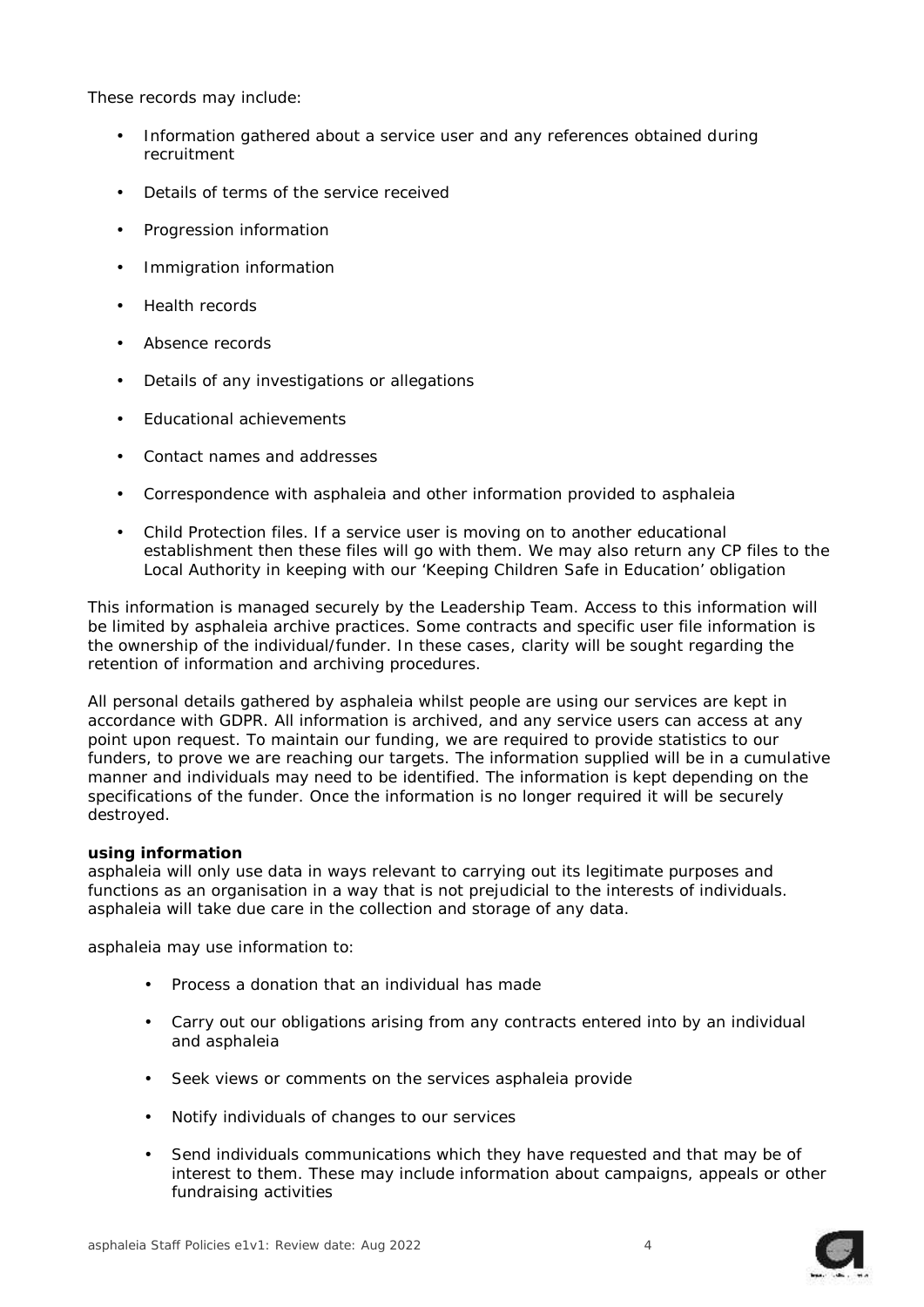# Process a job application

# *data retention*

asphaleia review our retention periods of personal information on a regular basis. We are legally required to hold some types of information to fulfil our statutory obligations. The information asphaleia use for marketing purposes will be kept with asphaleia until the individual notifies asphaleia that they no longer wish to receive this information. If they are a job applicant we will keep their details for the duration of the recruitment process only, unless consent is gained to keep the details for longer.

The duration that confidential data is stored for is defined by legislative, contractual and funding requirements for the type of data. This is broadly categorised into organisational, employee and service user data, and is retained for varying periods depending on the type of data.

#### *access to information*

asphaleia will not sell or rent information to third parties. asphaleia will not share information with third parties for marketing purposes. asphaleia staff will only have access to information dependent on their job role and function. See the information sharing section for further details.

#### *third party service providers working on behalf of asphaleia*

asphaleia may pass information to third-party service providers for the purposes of completing tasks and providing services to individuals on our behalf (for example to process donations). However, when asphaleia use third party service providers, we disclose only the personal information that is necessary to deliver the service and not to use it for their own direct marketing purposes.

When using our secure online donation pages, the donation is processed by a third-party payment processor, Virgin Money Giving, who specialise in the secure online capture and processing of credit/debit card transactions.

asphaleia may transfer personal information to a third party if we are under a duty to disclose or share the personal data in order to comply with any legal obligation or to prevent fraud/crime. However, asphaleia will take steps with the aim of ensuring that the privacy rights continue to be protected as much as possible.

# *your rights*

Individuals have rights as a data subject. If they want to receive communications from asphaleia about the work we do then they can select their choices by ticking the relevant boxes on forms and the website. We will record their consent, including how they have given consent, when they gave consent and if there are any conditions attached to the consent.

asphaleia will not contact individuals for marketing purposes by email, phone, text message or post unless they have given prior consent. Marketing preferences can be changed at any time by contacting asphaleia and we will update the preferences without undue delay and without penalty.

If an individual wishes to raise a complaint on how asphaleia have handled their personal data, they can contact asphaleia to have the matter investigated. If the person is not satisfied with asphaleia's response or believe personal data has not been processed in accordance with the law, the complaint can be escalated to the Information Commissioner's Office by their website: https://ico.org.uk/

# *accessing and updating information*

The accuracy of information is important to asphaleia. If any information asphaleia holds is inaccurate or out of date, please contact asphaleia and it will be corrected or deleted. However, there are exclusions of the right to erasure. The general exclusions include where processing is necessary for compliance with a legal obligation.

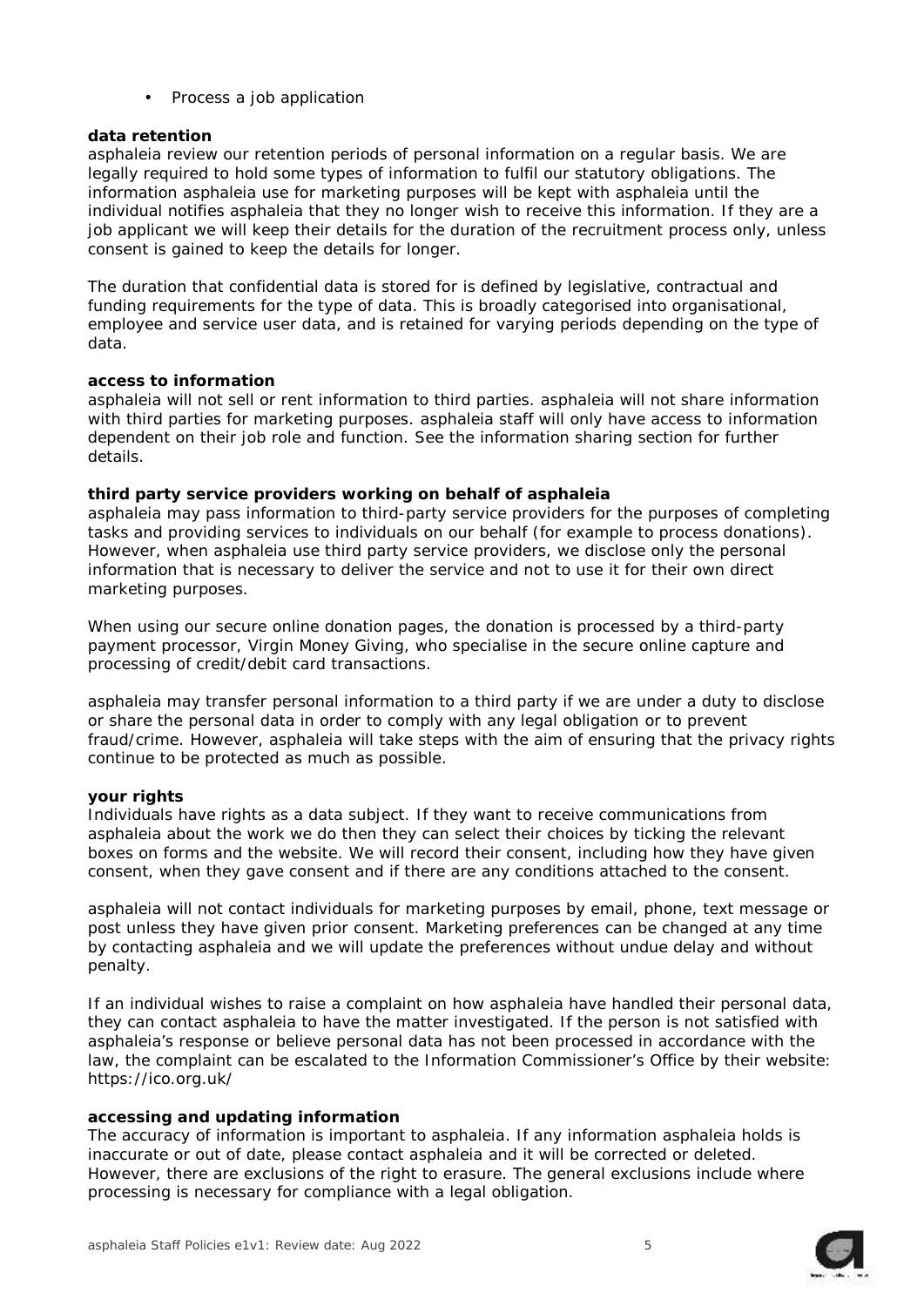Everyone has the right to ask for a copy of the information asphaleia hold about them and this request will be processed without undue delay.

*security precautions in place to protect the loss, misuse or alteration of information* When an individual gives asphaleia personal information, asphaleia takes steps to ensure that it is treated securely. For instance, any sensitive or personal information is encrypted before sending electronically. Non-sensitive details, e.g. email addresses, are transmitted normally over the internet, and this can never be guaranteed to be 100% secure. As a result, while asphaleia strive to protect personal information, there is no guarantee of the security of any information that is transmitted to asphaleia, and it is done at the individuals own risk. Once asphaleia receive information, every effort is made to ensure its security on asphaleia systems. Where asphaleia have given or where individuals have chosen a password which enables access to certain parts of asphaleia's website, the individual is responsible for keeping this password confidential. We ask that passwords are not shared with anyone.

#### *profiling*

asphaleia do not use profiling and/or automated decision making.

**website**

#### *overview*

This privacy policy notice is served by The asphaleia Group under the website www.asphaleia.co.uk. The purpose of this policy is to explain to how asphaleia control, process, handle and protect personal information through the business and while people browse or use the website. If individuals do not agree to the following policy they may wish to cease viewing or using the website, and or refrain from submitting their personal data.

#### *use of 'cookies'*

The asphaleia website uses cookies. 'Cookies' are small pieces of information sent by an organisation to the computer accessing the website and stored on the hard drive to allow that website to recognise the person when they visit. Cookies collect statistical data about the browsing actions and patterns and do not identify an individual. This helps asphaleia to improve the website and deliver a more personalised service.

asphaleia will ask the user to consent to the use of cookies in accordance with the terms of this policy when they first visit the website. It is possible to switch off cookies by setting the browser preferences. Turning cookies off may result in a loss of functionality when using the website.

# *links to other websites*

The asphaleia website may contain links to other websites run by other organisations. This privacy policy applies only to the asphaleia website, and encourage the users to read the privacy statements on the other websites when they visit. asphaleia cannot be responsible for the privacy policies and practices of other sites even if accessed using links from the asphaleia website.

In addition, if a user is linked to asphaleia's website from a third-party site, asphaleia cannot be responsible for the privacy policies and practices of the owners and operators of that third party site and recommend that the policy of that third party site is checked.

#### *16 or under*

asphaleia are concerned to protect the privacy of children aged 16 or under. If users are aged 16 or under, they should get their parent/guardian's permission beforehand whenever they provide asphaleia with personal information.

# *transferring information outside of Europe*

As part of the services offered through asphaleia's website, the information which is provided may be transferred to countries outside the European Union ("EU"). By way of example, this